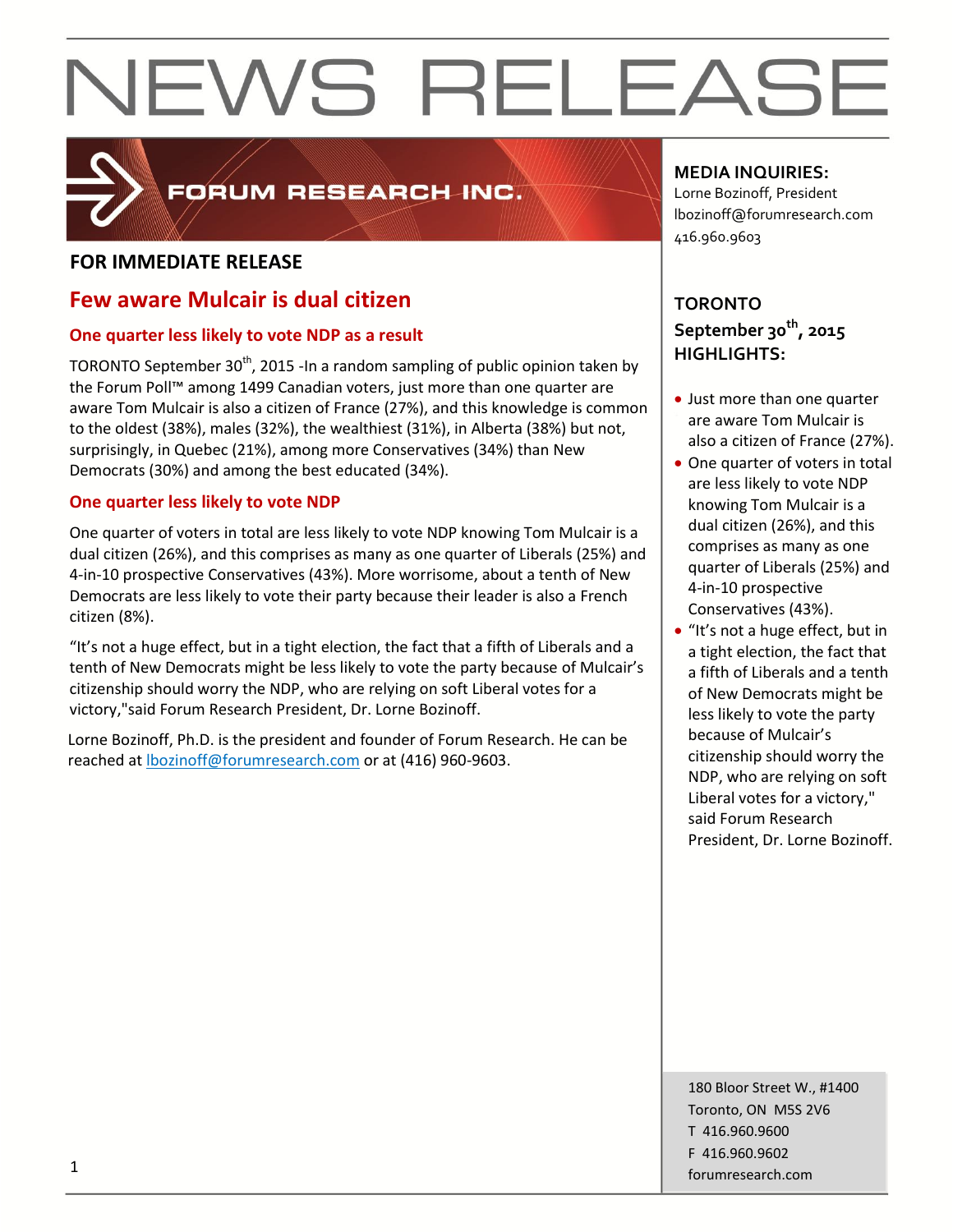

## FORUM RESEARCH INC.

#### **Methodology**

The Forum Poll™ was conducted by Forum Research with the results based on an interactive voice response telephone survey of 1499randomly selectedCanadians 18 years of age or older. The poll was conducted from September  $28<sup>th</sup>$  to September 29<sup>th</sup>, 2015.

Results based on the total sample are considered accurate +/- 3%, 19 times out of 20. Subsample results will be less accurate. Margins of error for subsample (such as age, gender) results are available at [www.forumresearch.com/samplestim.asp](http://www.forumresearch.com/samplestim.asp)

Where appropriate, the data has been statistically weighted by age, region, and other variables to ensure that the sample reflects the actual population according to the latest Census data.

This research is not necessarily predictive of future outcomes, but rather, captures opinion at one point in time. Forum Research conducted this poll as a public service and to demonstrate our survey research capabilities. Forum houses its poll results in the Data Library of the Department of Political Science at the University of Toronto.

With offices across Canada and around the world, 100% Canadian-owned Forum Research is one of the country's leading survey research firms. This Forum Poll™and other polls may be found at Forum's poll archive at [www.forumresearch.com/polls.asp](http://www.forumresearch.com/polls.asp)

**MEDIA INQUIRIES:**

Lorne Bozinoff, President lbozinoff@forumresearch.com 416.960.9603

**TORONTO September 30th, 2015**

180 Bloor Street W., #1400 Toronto, ON M5S 2V6 T 416.960.9600 F 416.960.9602 example to the contract of the contract of the contract of the contract of the contract of the contract of the contract of the contract of the contract of the contract of the contract of the contract of the contract of the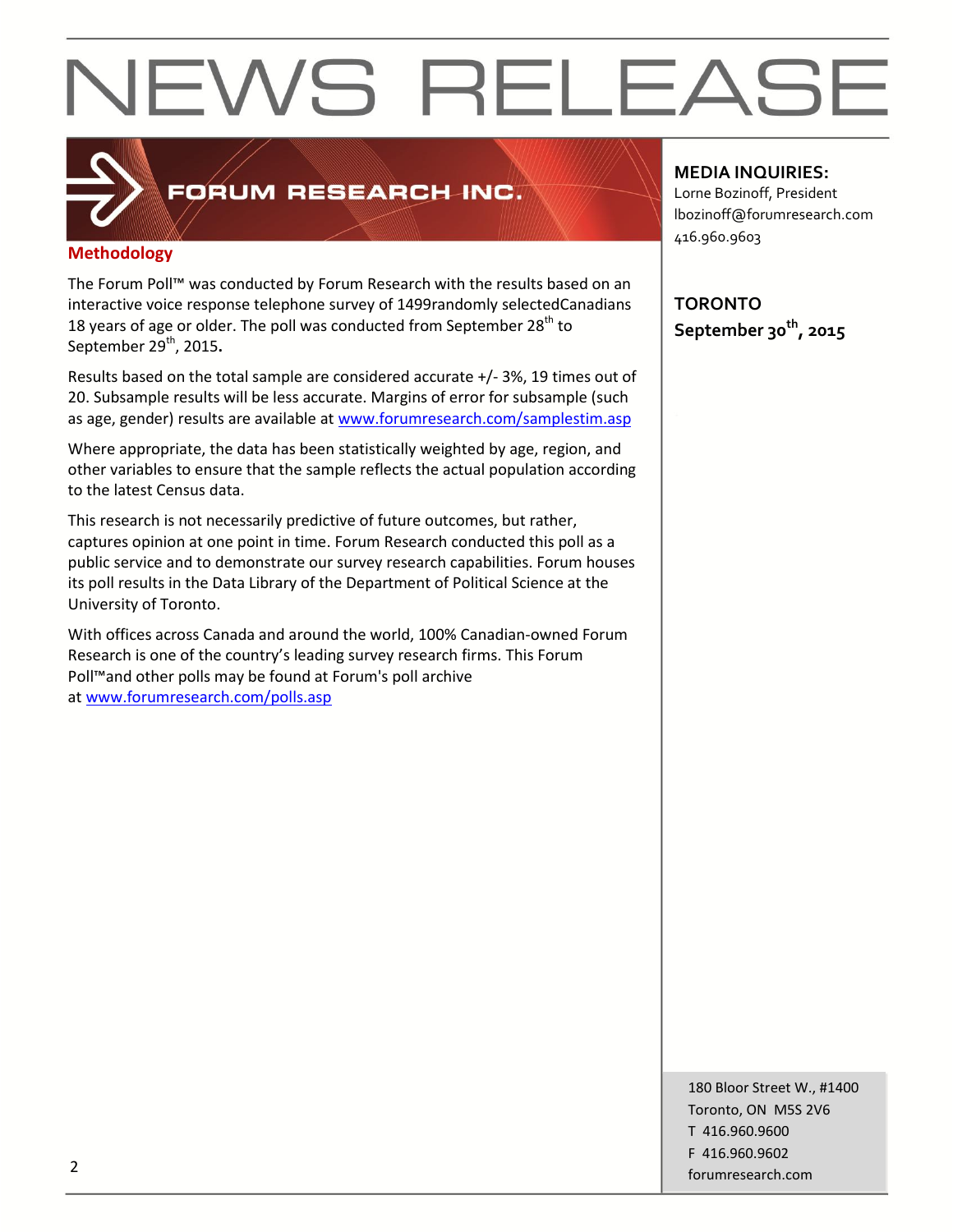

#### *Mulcair: Citizen of France*

*'Are you aware or not aware that Tom Mulcair is also a citizen of France?'*

#### *[All Respondents]*

#### *Age / Gender*

| ℅         | <b>Total</b> | $18-34$ |     |     | $35-44$   45-54   55-64   65+ |     | <b>Male</b> |     |
|-----------|--------------|---------|-----|-----|-------------------------------|-----|-------------|-----|
| Sample    | 1499         | 266     | 204 | 305 | 354                           | 370 | 803         | 696 |
| Aware     |              | 23      | 23  | 29  | 28                            | 38  | 32          | 24  |
| Not aware | 73           |         |     | 71  | 72                            | 62  | 68          | 76  |

#### *Region*

| %         |      |     |     |     | Total   Atl   Que   ON   Man/Sask   AB   BC   English   French |     |     |      |     |
|-----------|------|-----|-----|-----|----------------------------------------------------------------|-----|-----|------|-----|
| Sample    | 1499 | 201 | 336 | 340 | 228                                                            | 163 | 231 | 1179 | 320 |
| Aware     | 27   | 30  |     |     | 31                                                             | 38  | 29  | 30   | 19  |
| Not aware |      |     | 79  |     | 69                                                             | 62  |     |      |     |

#### *Federal Vote Preference*

| %         |      |     |     |      |     |    | Total Cons Lib NDP Green Bloc Other Parties |
|-----------|------|-----|-----|------|-----|----|---------------------------------------------|
| Sample    | 1499 | 483 | 375 | -377 | 103 | 60 | 36                                          |
| Aware     | 27   | 34  | 22  | 30   | 18  | 20 | 25                                          |
| Not aware | 73   | 66  | 78  | 70   |     | 80 |                                             |

**MEDIA INQUIRIES:**

Lorne Bozinoff, President lbozinoff@forumresearch.com 416.960.9603

## **TORONTO September 30th, 2015**

180 Bloor Street W., #1400 Toronto, ON M5S 2V6 T 416.960.9600 F 416.960.9602 for the contract of the contract of the contract of the contract of the contract of the contract of the contract of the contract of the contract of the contract of the contract of the contract of the contract of the contra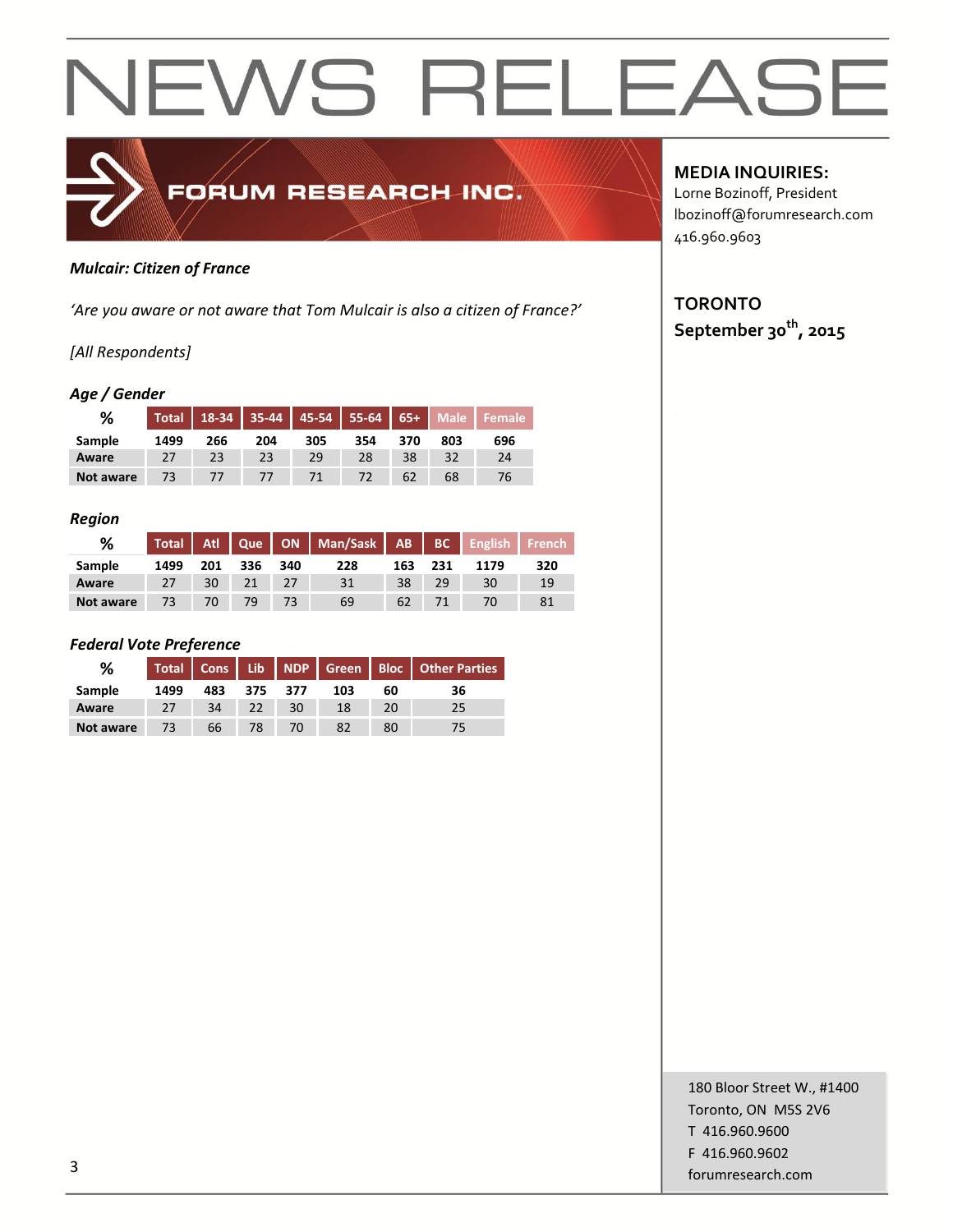

#### *Mulcair: Voting NDP*

*'Are you more or less likely to vote NDP because Tom Mulcair is also a citizen of France?'*

#### *[All Respondents]*

#### *Age / Gender*

| %                            | <b>Total</b> | 18-34 | 35-44 | 45-54 | $55 - 64$ | $65+$ | <b>Male</b> | <b>Female</b> |
|------------------------------|--------------|-------|-------|-------|-----------|-------|-------------|---------------|
| <b>Sample</b>                | 1499         | 266   | 204   | 305   | 354       | 370   | 803         | 696           |
| <b>More likely</b>           | 11           | 12    | 12    | 10    | 9         | 10    | 11          | 10            |
| <b>Less likely</b>           | 26           | 20    | 24    | 28    | 28        | 32    | 30          | 22            |
| Neither more nor less likely | 62           | 68    | 63    | 61    | 60        | 57    | 58          | 66            |
| Don't know                   |              |       |       |       |           |       |             |               |

#### *Region*

| %                               | <b>Total</b> | Atl | Que | <b>ON</b> | Man/Sask | AB       | <b>BC</b> | <b>English</b> | <b>French</b> |
|---------------------------------|--------------|-----|-----|-----------|----------|----------|-----------|----------------|---------------|
| Sample                          | 1499         | 201 | 336 | 340       | 228      | 163      | 231       | 1179           | 320           |
| <b>More likely</b>              | 11           | 9   | 13  | 8         | 12       | 9        | 15        | 9              | 14            |
| Less likely                     | 26           | 23  | 18  | 27        | 34       | 35       | 25        | 29             | 16            |
| Neither more nor less<br>likely | 62           | 67  | 67  | 63        | 52       | 56       | 59        | 61             | 68            |
| Don't know                      |              |     |     | 1         |          | $\Omega$ |           |                |               |

#### *Federal Vote Preference*

| %                            | <b>Total</b> | Cons | Lib | NDP      | Green | <b>Bloc</b> | <b>Other Parties</b> |
|------------------------------|--------------|------|-----|----------|-------|-------------|----------------------|
| Sample                       | 1499         | 483  | 375 | 377      | 103   | 60          | 36                   |
| <b>More likely</b>           | 11           |      | 6   | 18       | 13    | 17          | 13                   |
| Less likely                  | 26           | 43   | 25  | 8        | 30    | 17          | 32                   |
| Neither more nor less likely | 62           | 49   | 67  | 74       | 56    | 63          | 56                   |
| Don't know                   |              |      |     | $\Omega$ |       |             |                      |

### **MEDIA INQUIRIES:**

Lorne Bozinoff, President lbozinoff@forumresearch.com 416.960.9603

## **TORONTO September 30th, 2015**

180 Bloor Street W., #1400 Toronto, ON M5S 2V6 T 416.960.9600 F 416.960.9602 example to the contract of the contract of the contract of the contract of the contract of the contract of the contract of the contract of the contract of the contract of the contract of the contract of the contract of the